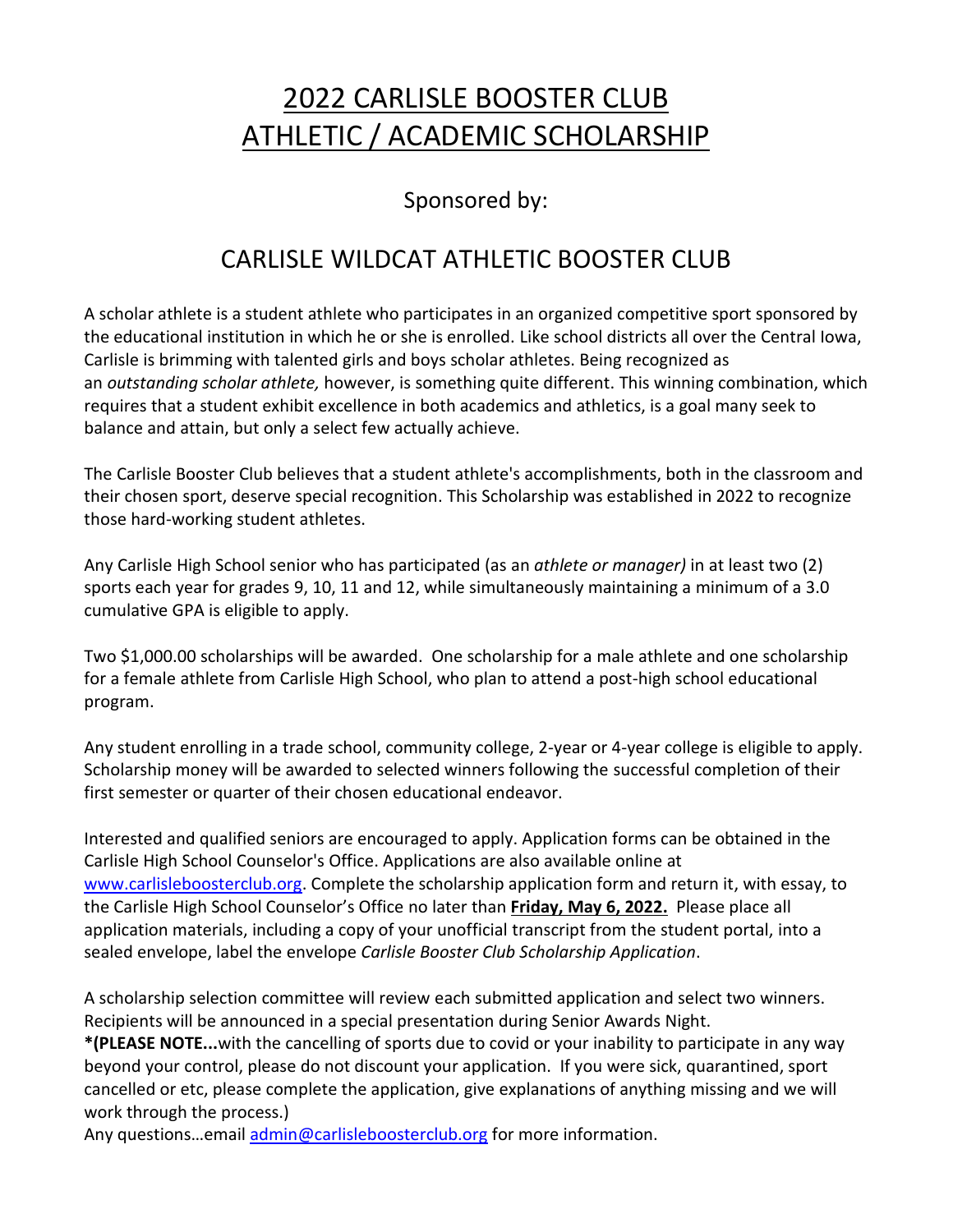Don't wait, apply today!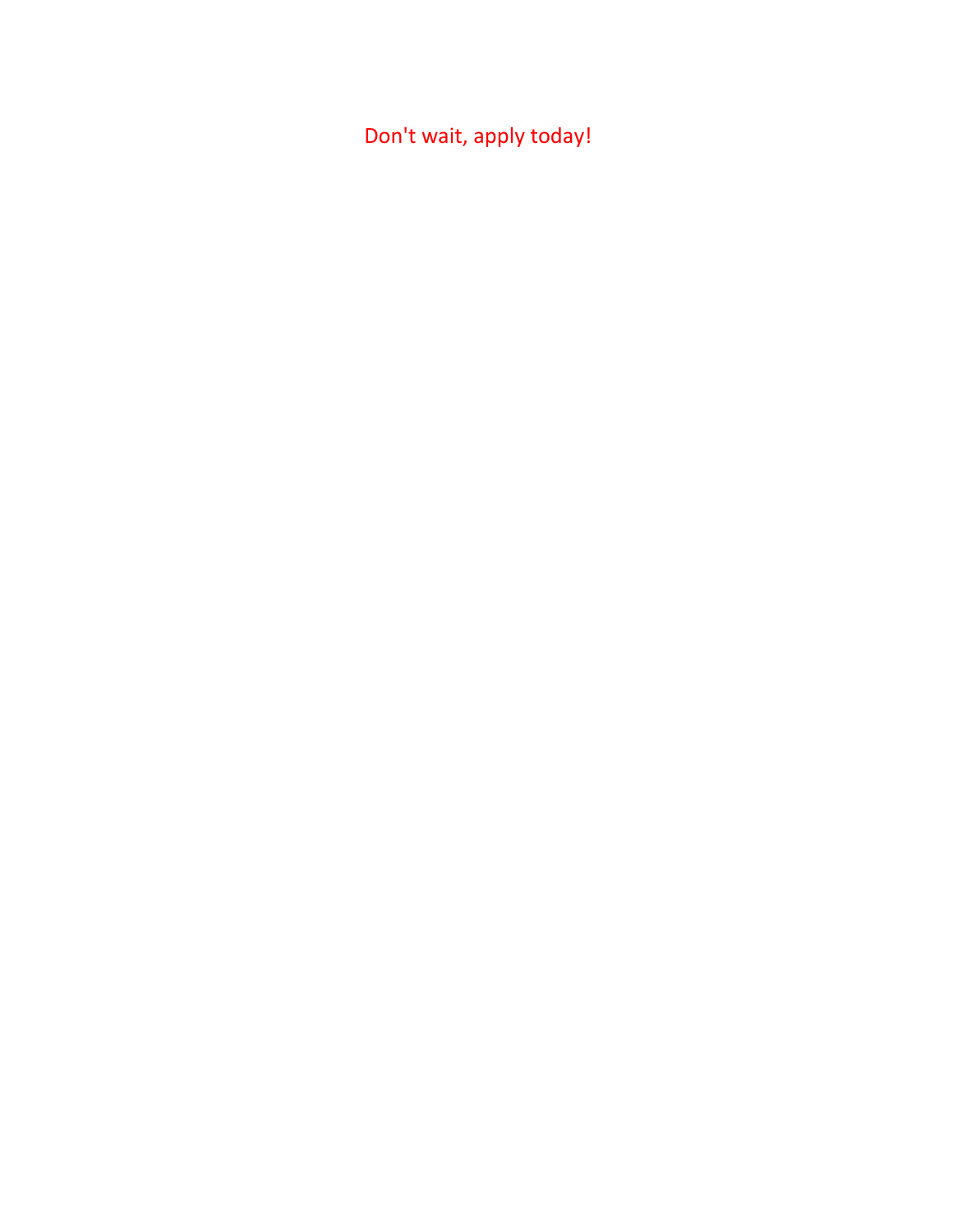### **2022 CARLISLE WILDCAT ACADEMIC-ATHLETE SCHOLARSHIP APPLICATION CARLISLE WILDCAT ATHLETIC BOOSTER CLUB**

#### **Application due in CHS Counselor's Office Friday, May 6, 2022**

**(Please complete all pages)**

| NAME:                 |        | DATE:                 |
|-----------------------|--------|-----------------------|
| ADDRESS:              |        |                       |
| PHONE:                | EMAIL: |                       |
| <b>PARENTS NAME:</b>  |        | <b>PARENTS PHONE:</b> |
| <b>PARENTS EMAIL:</b> |        |                       |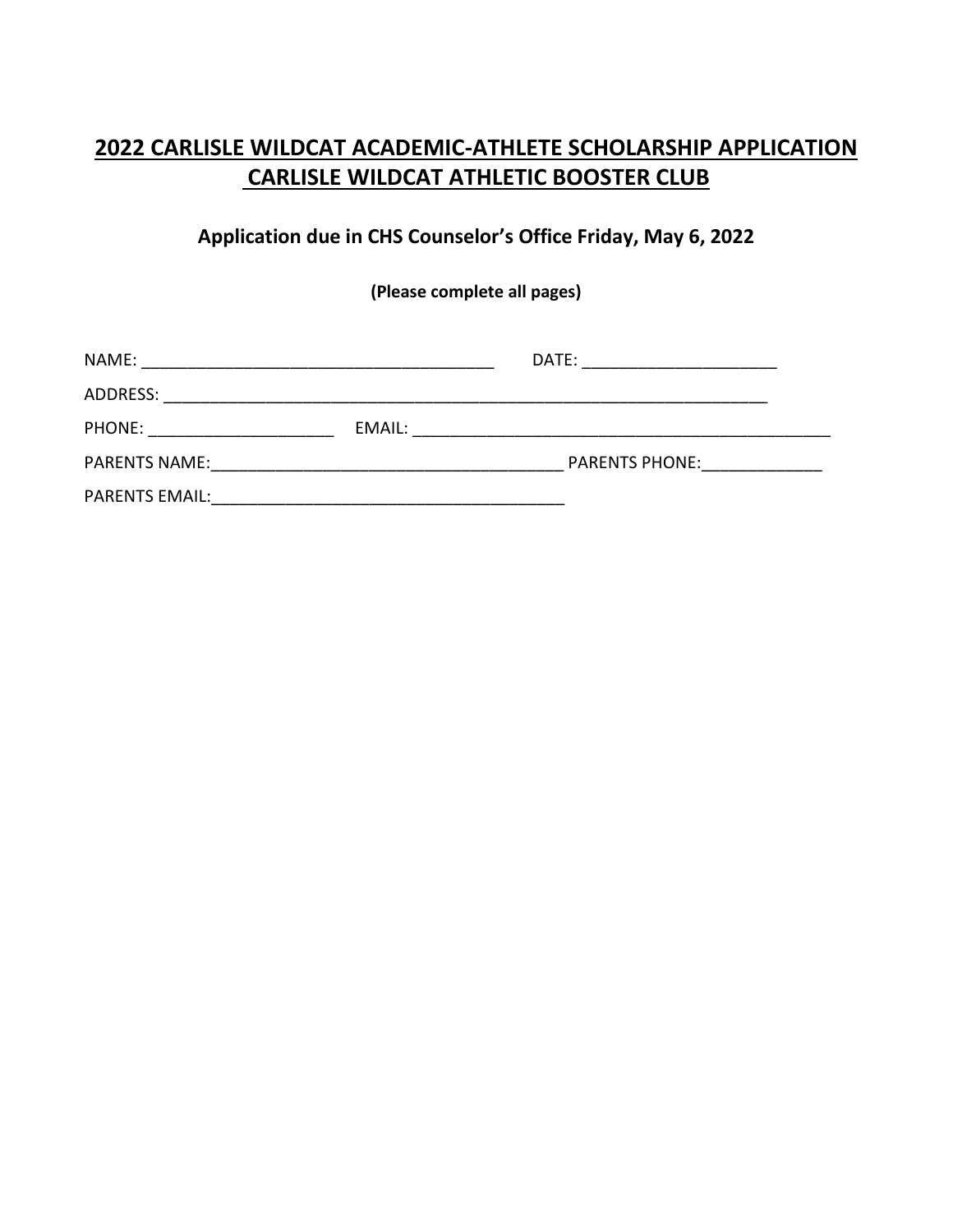|       | YEAR OF GRADUATION: YEAR OF GRADUATION      | CUM. WEIGHTED GPA: |                               |
|-------|---------------------------------------------|--------------------|-------------------------------|
| SPORT | <b>YEARS</b><br>PARTICIPATED YEARS LETTERED | <b>HONORS</b>      |                               |
|       | $(9, 10, 11$ or $12)$                       |                    |                               |
|       |                                             |                    | All-Conference                |
|       |                                             |                    | All-State                     |
|       |                                             |                    | Team Captain                  |
|       |                                             |                    | Honor Roll                    |
|       |                                             |                    | <b>Academic Letter</b>        |
|       |                                             |                    | Academic All-Conference       |
|       |                                             |                    | <b>National Honor Society</b> |
|       |                                             |                    | Other - specify               |
|       |                                             |                    |                               |

Eligibility requires you must have participated in at least two sports per year for grades 9, 10, 11 and 12. List each year separately. (Ex: Basketball 10, 11 & 12 or Football 9, 10, 11 & 12) (We will look through if you were sick, quarantined, or sport cancelled, please explain)